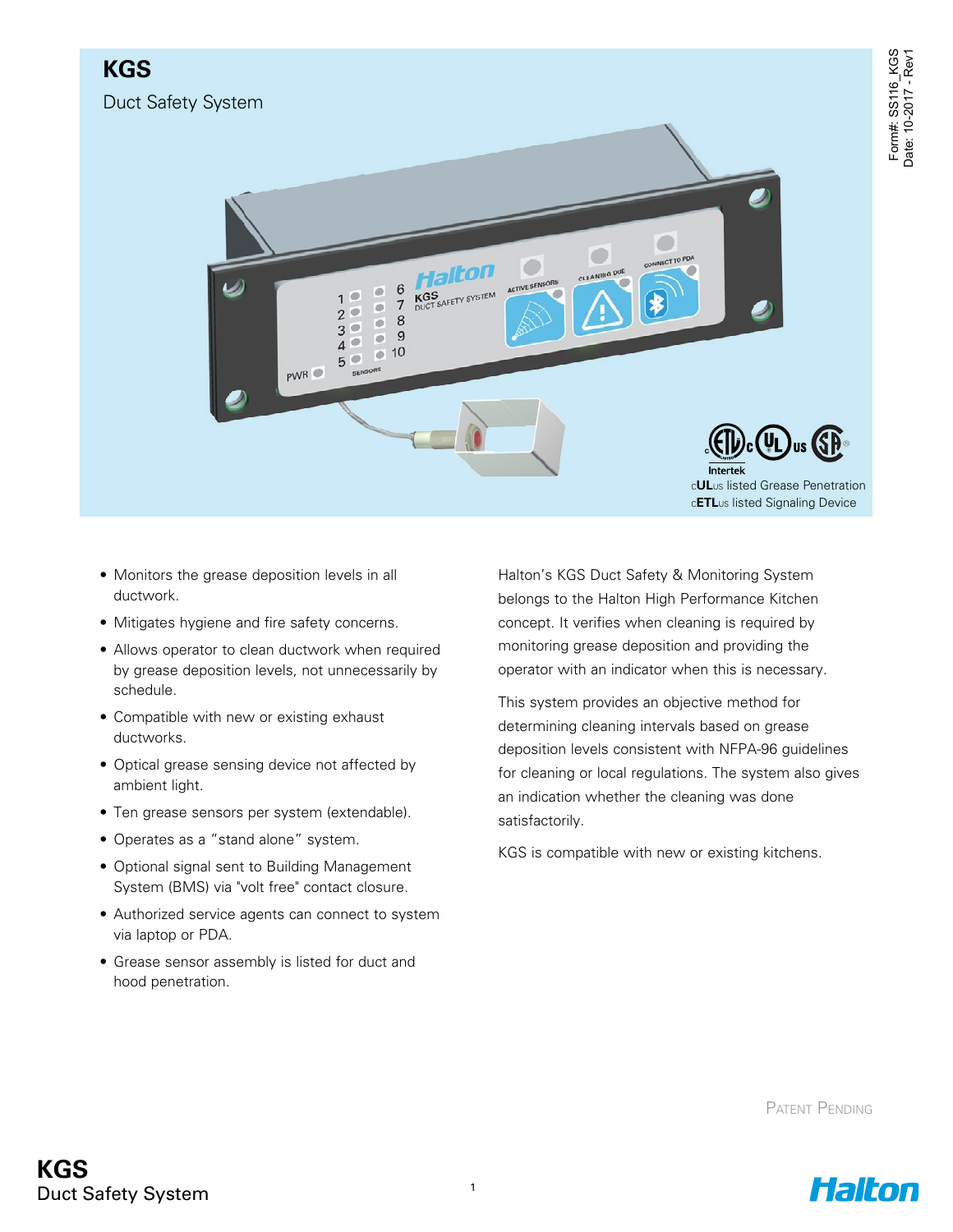

## **Operation and Description**

Halton's Duct Safety System is a signalling device that monitors the grease deposition levels in all ductwork. Once the level of grease exceeds the NFPA-96 threshold or a local regulation requirement, an alarm is displayed on the user interface or a signal is sent to the Building Management System (BMS) via a "volt free" contact closure. The operator is then alerted that the ductwork needs to be cleaned. Hence, fire safety and hygiene concerns are mitigated.

The system is based on the use of Grease Sensors, installed along the ductwork and inside the exhaust plenums of exhaust hoods which cover the heaviest cooking appliances. The innovative optical system which equips the sensors is able to determine the grease deposition level on the surface of the ductwork. As soon as this level exceeds the system threshold, the user interface displays a visual alarm and shows which grease sensor(s) is concerned. Hence, it allows to execute the cleaning operations when it is really needed and not unnecessarily by schedule. Depending on the strategy applied before the installation of a KGS system (cleaning operations too frequent or not frequent enough), the kitchen manager benefits from money savings or from a total safe activity with minimum maintenance costs.

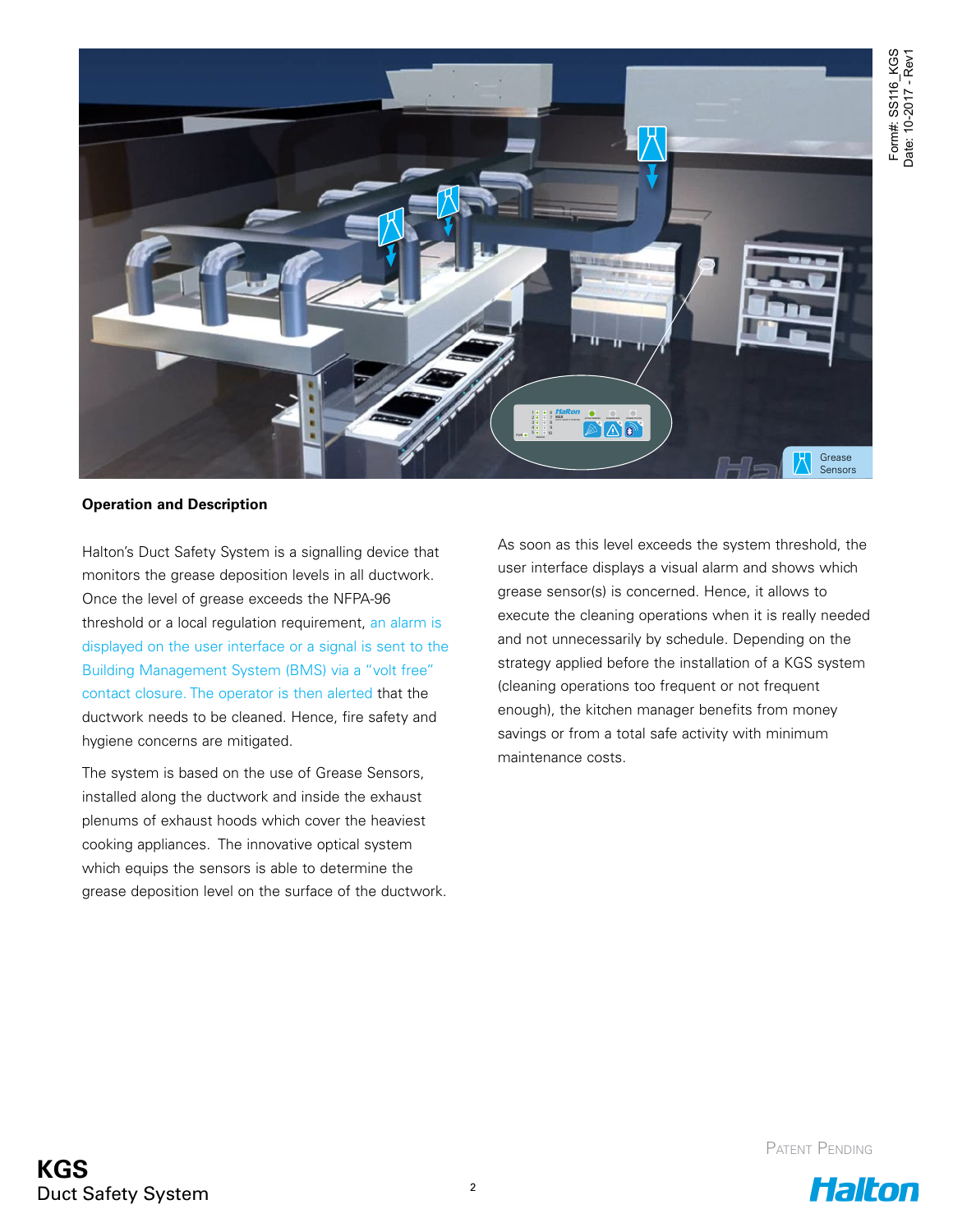#### **KGS DESCRIPTION**



# CODE DESCRIPTION

- 1 Power light (green LED)
- 2 Sensor lights (green LED)
- 3 "Active Sensor" alarm light (red LED)
- 4 "Cleaning Due" alarm light (red LED)
- 5 PDA connection light (red LED)
- 6 Active Sensor button
- 7 "Cleaning status" button
- 8 "Bluetooth port" button



The controls of the KGS system are integrated inside a control panel. To simplify its installation, different models of control panels are available, completed by a remote display panel.



#### Master Control Panel with

#### display

This control panel is standalone. It can handle up to 10 sensors. On its own, it is used ideally for kitchens, with a single cooking area. To simplify the

wiring in complex or large kicthens, it can be combined with a slave control panel.



### Master Control Panel without display

This control panel has to be combined with a remote display. It can handle up to 10 sensors. On its own, it is used control childen with a

single cooking area. To simplify the wiring in complex or big kitchens, it can be combined with a slave control panel.

# **MASTER & SLAVE CONTROL PANEL REMOTE DISPLAY PANEL**





## Slave Control Panel

The slave control panel is connected to the master control panel. It allows the splitting of the sensors installed on the ductwork into two groups (maximum 5 sensors each) to simplify the wiring, depending on the kitchen configuration.



#### Remote display panel This is used when the display needs to be in a remote location from the master control panel.



Patent Pending

Form#: SS116\_KGS<br>Date: 10-2017 - Rev1 Form#: SS116\_KGS Date: 10-2017 - Rev1

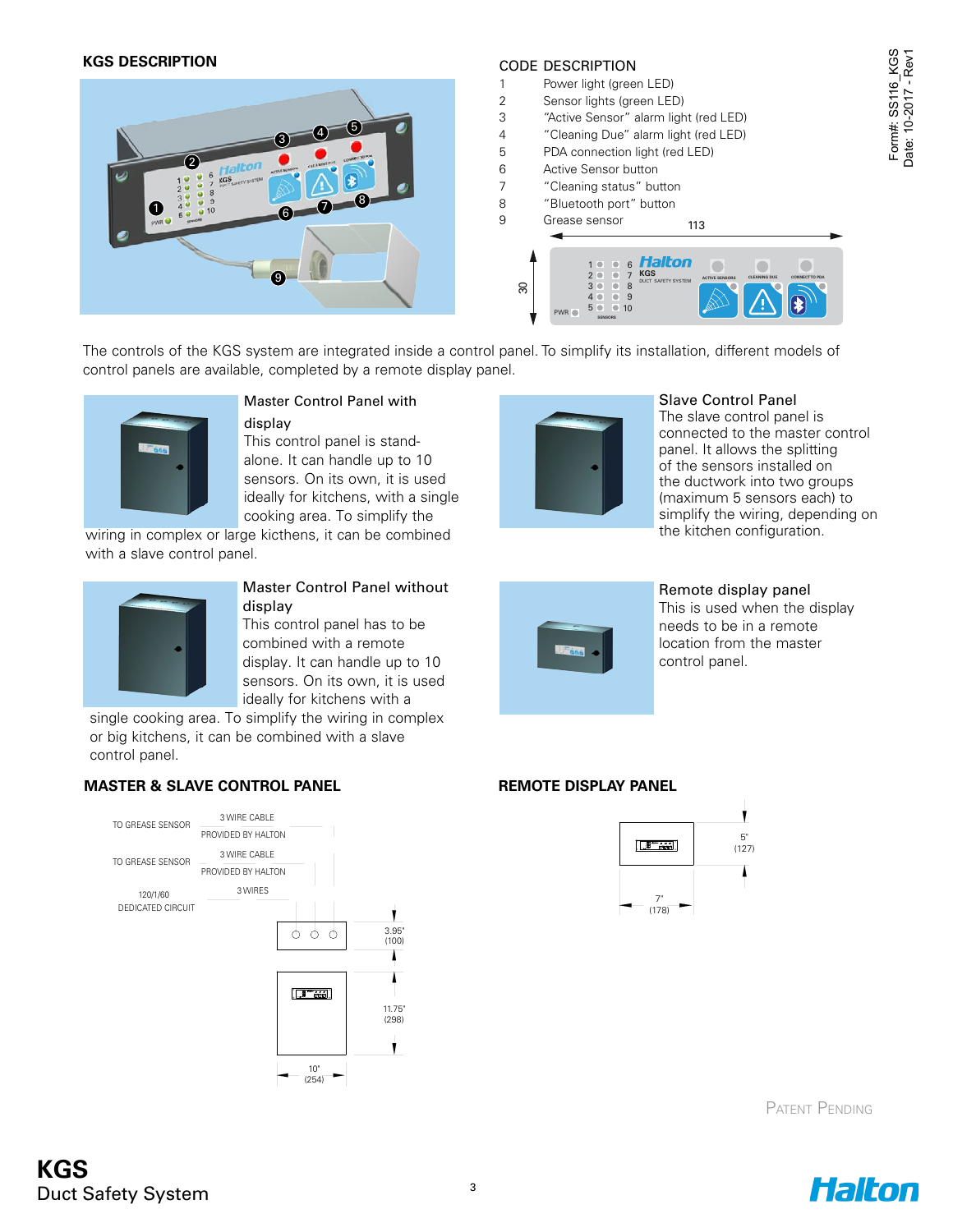

- One single area managed by one single Master Control Panel with display A
- One single area managed by a Master Control Panel and a Remote Display Panel B
- Two areas managed by one Master Control Panel combined with one Slave Control Panel **C**
- Two areas managed by one Master Control Panel combined with one Slave Control Panel and a Remote Display Panel D
	- **1** Master Control Panel with Display (requires a 120 V power supply)
		- 2 Master Control Panel without Display (requires a 120 V power supply)
	- **3** Slave Control Panel (requires a 120 V power supply)
	- 2. Remote Display Panel



section 1

**4** Remote

Grease sensors

Sensors wiring

Panels and remote display wiring